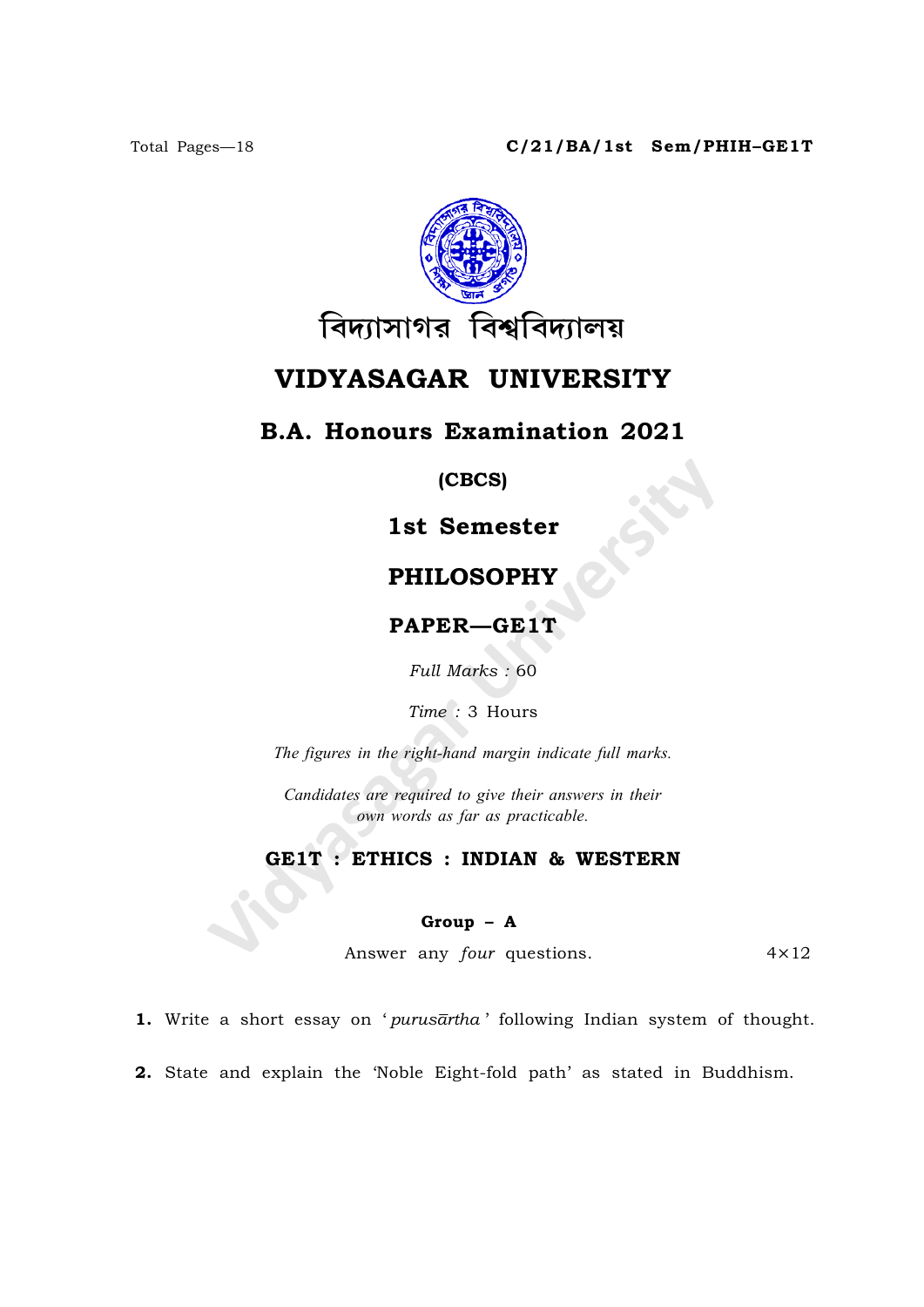- 3. (a) Distinguish between moral and non-moral actions.
	- (b) Are non-moral actions immoral ? Discuss. 8+4

4. Critically discuss Mill's Utilitarianism as a moral standard.

- 5. Explain and examine the ethics of  $C\bar{a}rv\bar{a}ka$ .
- 6. (a) What according to Buddhist philosophers is the root cause of suffering ? (b) Explain in this connection the 'twelve-fold second noble truth'.
- 7. Explain and examine Bentham's Unrefined Utilitarianism. 8+4
- 8. What is exactly the object of moral judgement-motive or intention ? Discuss.

#### Group – B

Answer any six questions.  $6\times 2$ 

 $4+8$ 

- **9.** What do you mean by  $\overline{A}ryasatya$ ?
- 10. What is the meaning of the term 'dharma'?
- 11. What is meant by samyak jñana?
- 12. What is the meaning of the term 'moral' in Ethics ?
- 13. Are the actions of an infant objects of moral judgement?

14. What is  $nirv\bar{a}na$  in Buddhism?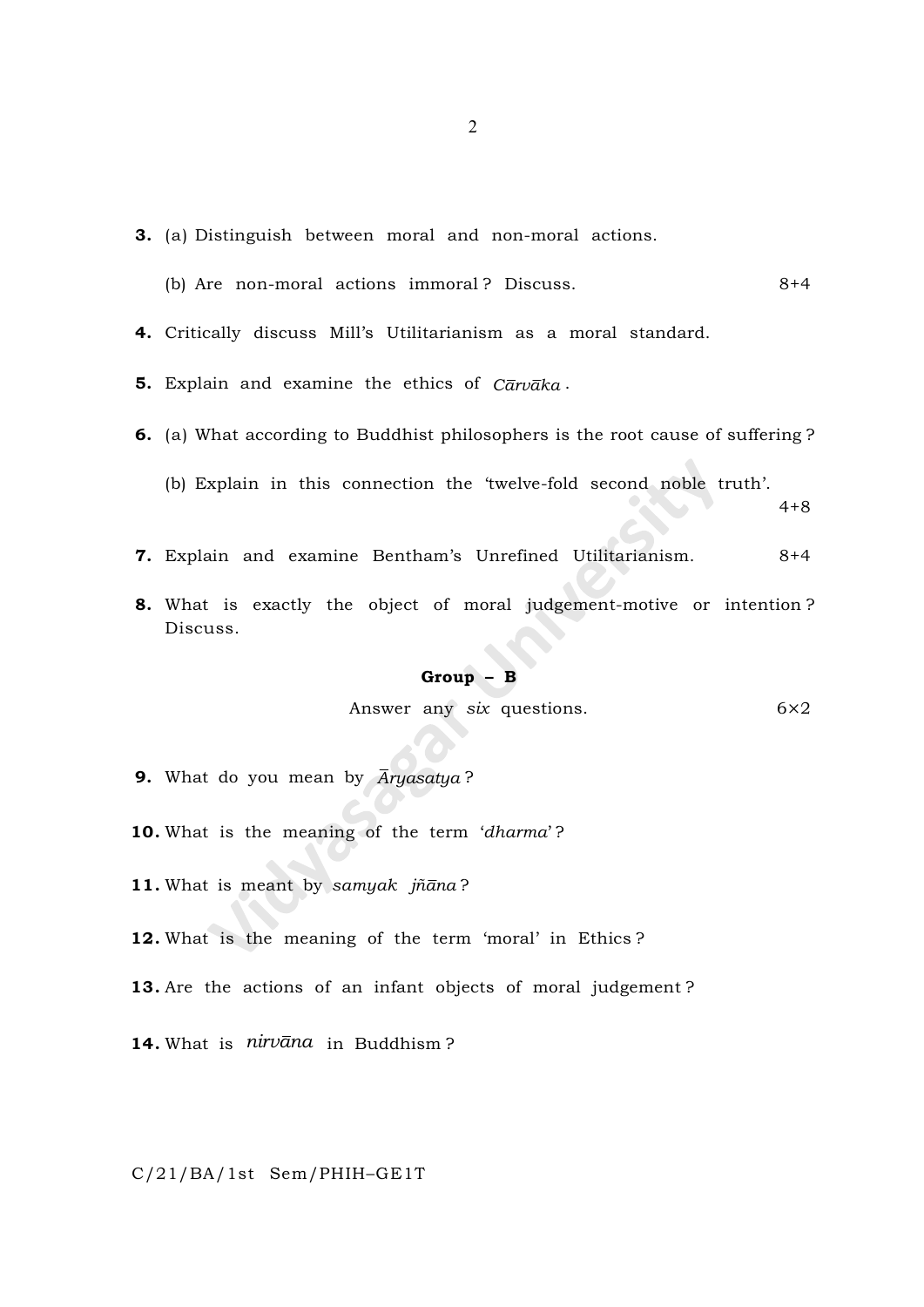15. What are the external sanctions advocated by Bentham?

16. What are the seven dimensions of pleasure?

17. Who are the advocates of utilitarianism?

18. What is Paradox of Hedonism?

# বঙ্গানুবাদ

-<br>দক্ষিণ প্রান্তস্থ্ সংখ্যাণ্ডলি প্রশ্নমান নির্দেশক।

পরীক্ষার্থীদের যথাসম্ভব নিজের ভাষায় উত্তর দেওয়া প্রয়োজন।

# বিভাগ-ক

যেকোনো *চারটি* প্রশ্নের উত্তর দাও।

 $8 \times 22$ 

 $\mathsf{S}$ । ভারতীয় দর্শন অনুসরণ করে 'পুরুষার্থ' সম্বন্ধে একটি নাতিদীর্ঘ প্রবন্ধ লেখ।

২। বুদ্ধ নির্দেশিত 'অষ্টাঙ্গিক মার্গের' উল্লেখপূর্বক ব্যাখ্যা কর।

৩। (ক) নৈতিক ও অনৈতিক ক্রিয়ার মধ্যে পার্থক্য দেখাও।

(খ) অনৈতিক ক্ৰিয়া কী নীতিবিগৰ্হিত?

 $b+8$ 

8। নৈতিক মানদণ্ডরূপে মিলের উপযোগবাদ সবিচার ব্যাখ্যা কর।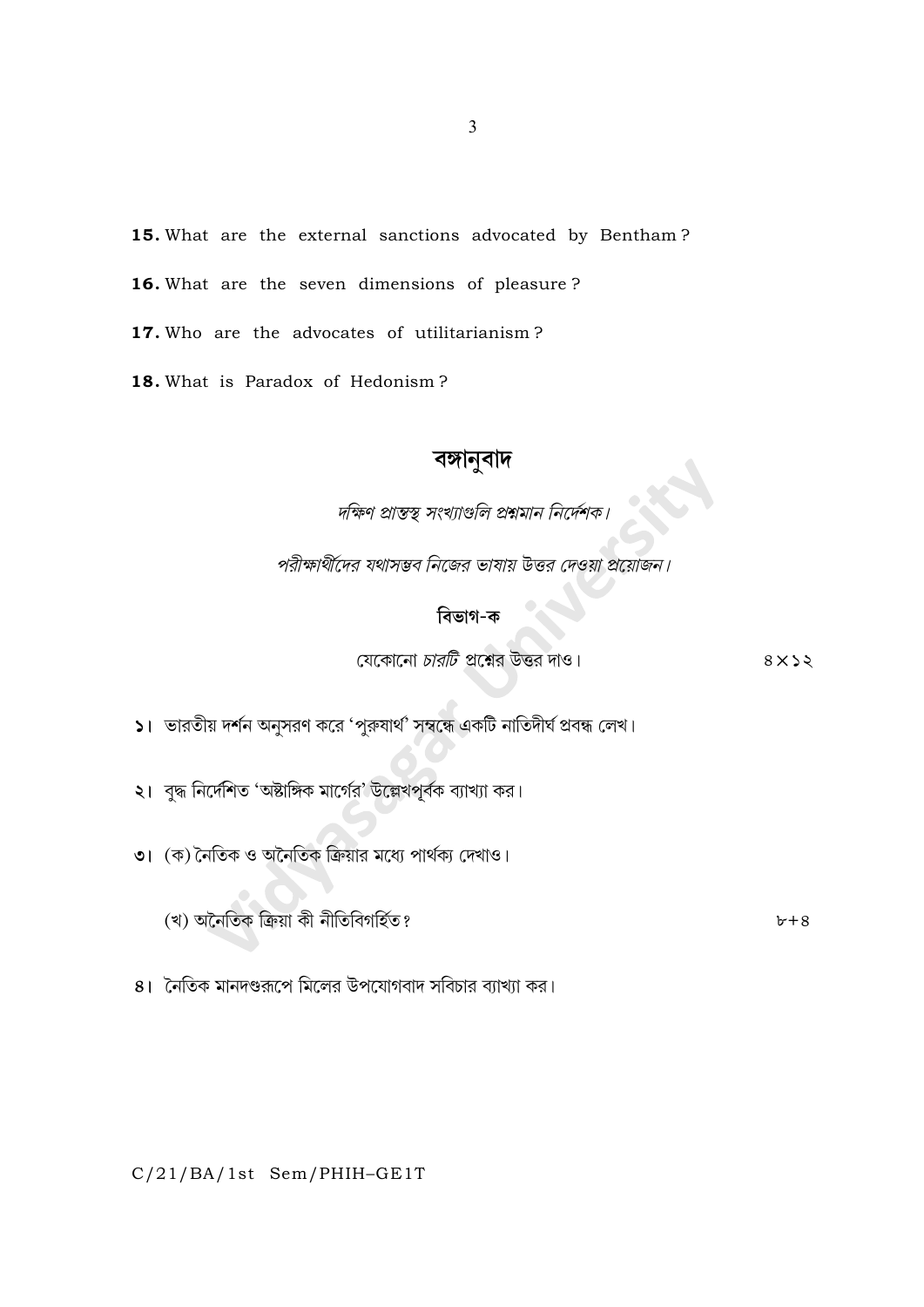$\alpha$ । চার্বাক নীতিতত্ত্ব ব্যাখ্যা ও বিচার কর। ৬। (ক) বৌদ্ধমতে দুঃখের কারণ কী? (খ) এ প্রসঙ্গে দ্বাদশাঙ্গ দ্বিতীয় আর্যসত্য ব্যাখ্যা কর।  $8 + b$ ৭। বেস্থামের অসংযত উপযোগবাদ ব্যাখ্যা ও বিচার কর।  $b+8$ ৮। নৈতিক বিচারের প্রকৃত বিষয়বস্তু কী উদ্দেশ্য না অভিপ্রায় — আলোচনা বিভাগ-খ যেকোনো *ছয়টি* প্রশ্নের উত্তর দাও। ৬ $\times$ ২ ৯। আৰ্যসত্য বলতে কী বোঝ? ১০। 'ধৰ্ম' শব্দটির অৰ্থ কী?  $\overline{\phantom{a}}$ ১১। 'সম্যক জ্ঞান' বলতে কী বোঝায়? ১২। নীতিবিজ্ঞানে 'নৈতিক' পদের অর্থ কী? ১৩। শিশুর কাজ নৈতিক বিচারের বিষয় বলে গণ্য হয় কী? ১৪। বৌদ্ধ দর্শনে 'নির্বাণ' কী? ১৫। বেস্থামের মতে বাহ্যিক নিয়ন্ত্রণ কী কী?

C/21/BA/1st Sem/PHIH-GE1T

 $\overline{4}$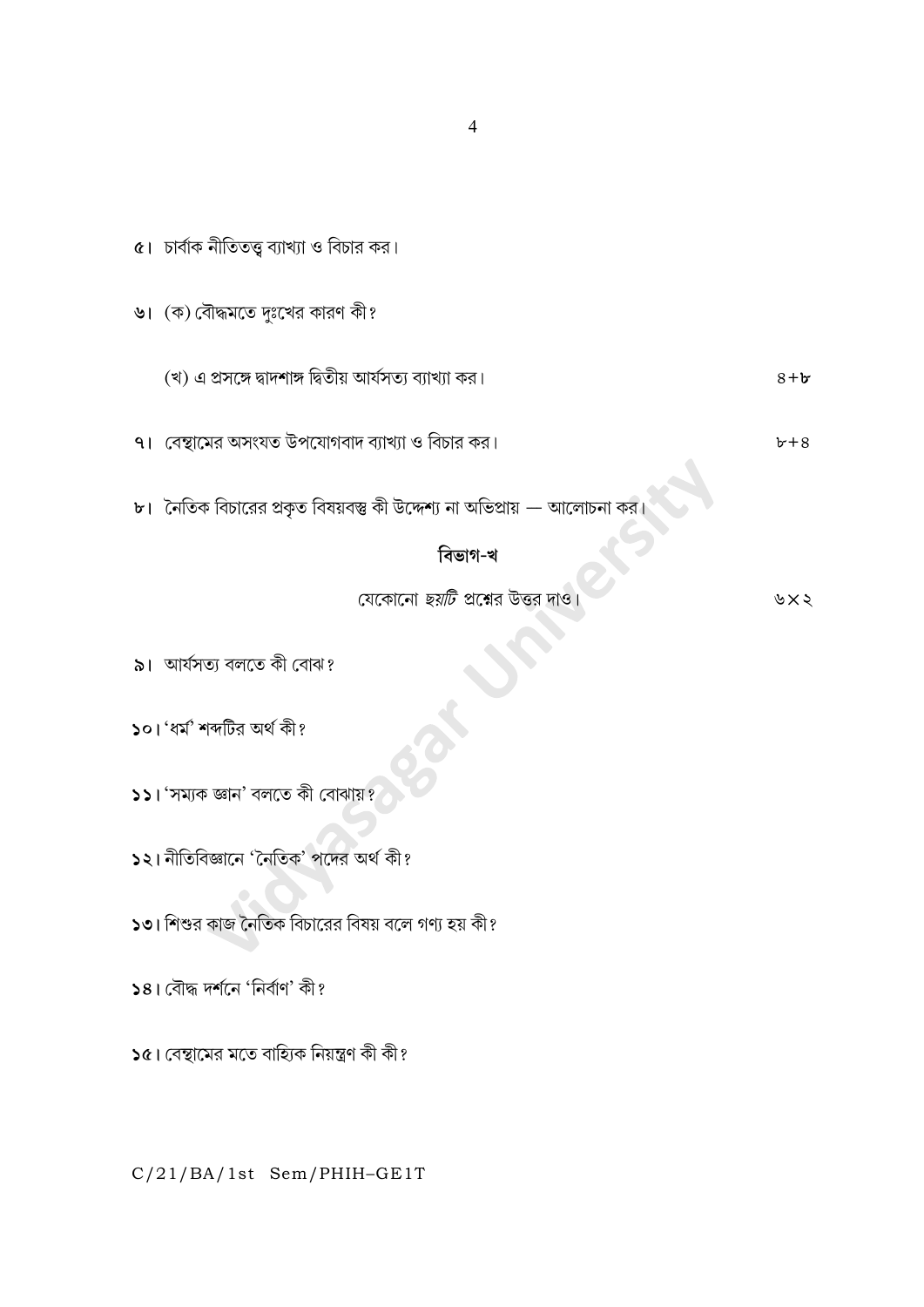১৬। সুখের সপ্তমান কী?

১৭। উপযোগবাদের সমর্থক কারা?

১৮। সুখবাদের কূটাভাস কাকে বলে?

5

 $Group - A$ 

- $\theta$ ) Neiner G2 The TGS. Opper Szgerg O2PO op U2- $4\times12$
- C. 099200769 07492 89929 PZb902 TS25L9099 (Purusartha) 121) QG QGSG 9KV SO5.06Q
- C. Oboose CADOCK P2baO2 "akharegab yang" D2GaG bha-bha  $1$  SD  $90$   $69$   $121$
- 2. (2)  $C$ GGOAD ON OCGGOAD DOLIALDPY DAONOU DPDG KOPON  $U21$ 
	- (0) OCOGOO bOLLA bA CAOANAGOSWAOO?
- G. EGGOAD UDEPDEOD PZDDOZ UAP ZZGDE DIDNOGOODP OABD.Z 121) 50856020 2008 5090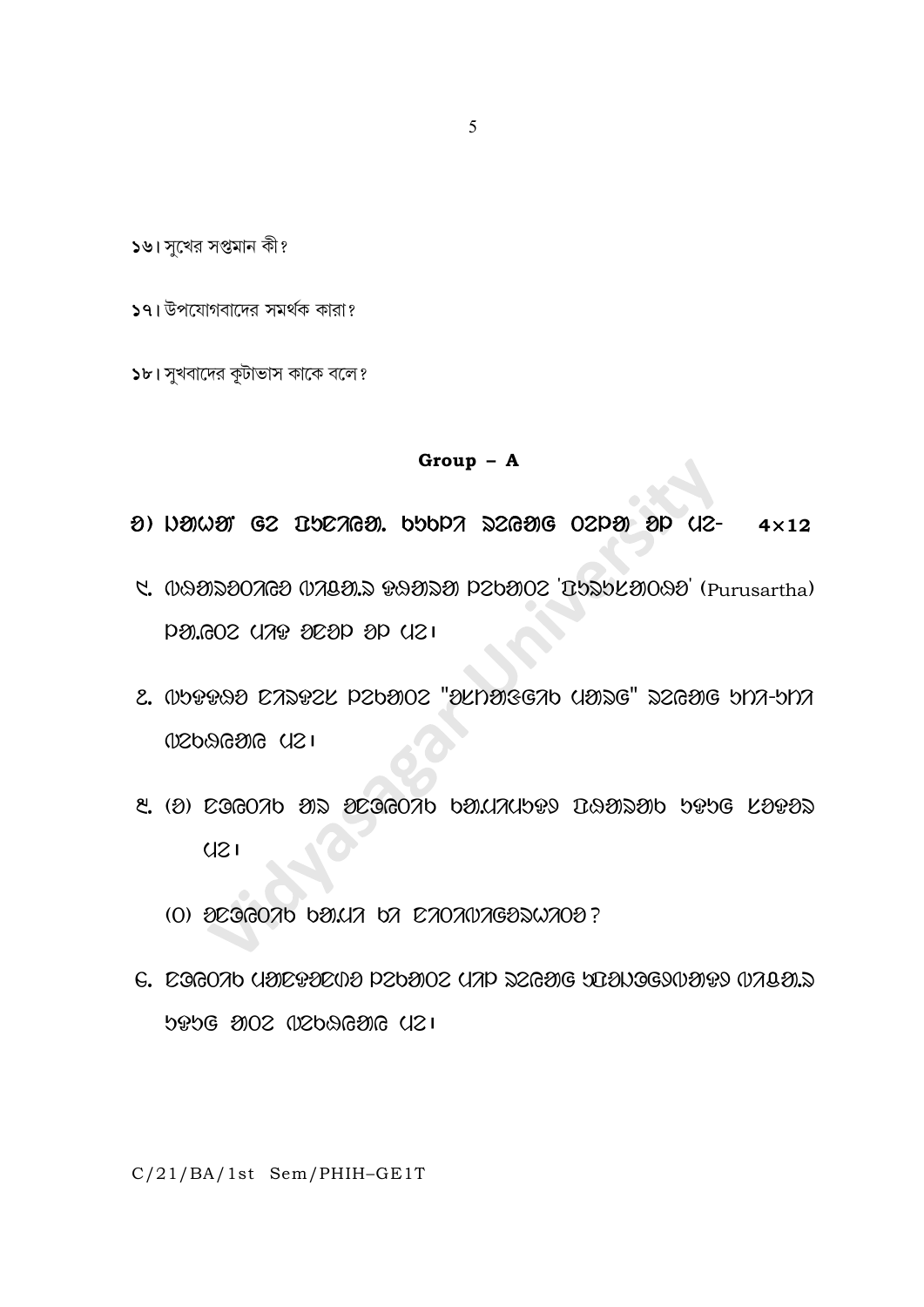$6.$  8212020 622020002 02626216 212 028222 6

 $\mathcal{L}$ . (0) (1009990 (100 P260102 P56 S2GO1G 601SOC Q29?

- (O) COYO 707 6002 909OPOLOGO 90LON ONDO LONA  $15D$
- C. (IZEOQENCE ELEGISCO DEBIOG(IED PROGAES CO EN BADECOSSI)  $U21$
- C. EGGOAD (VABEL) DZGEJG EJLEP ((VALEGYELOS) LEJOEN SPPZLGE LZ 200702020 apologocoucl

#### $Group - B$

MINER CONDUS GE OURDE CONTER PAPER DESCRIPTION OF CID-

 $6\times2$ 

- **4. SUPRESOOGS (12002 029 20 COOSTRAGE)**
- 2. "RADDUD" D. 20. DZGOO UZCZP QZP?
- $\mathcal{E}$  'Lougdo G2GOE' U2E02 22P (UDNAD.G-D)?
- 6. CAOALOMZLEZ "COGOAO"DOP9 EZGOJG UZCZP PO QZP?

C/21/BA/1st Sem/PHIH-GE1T

6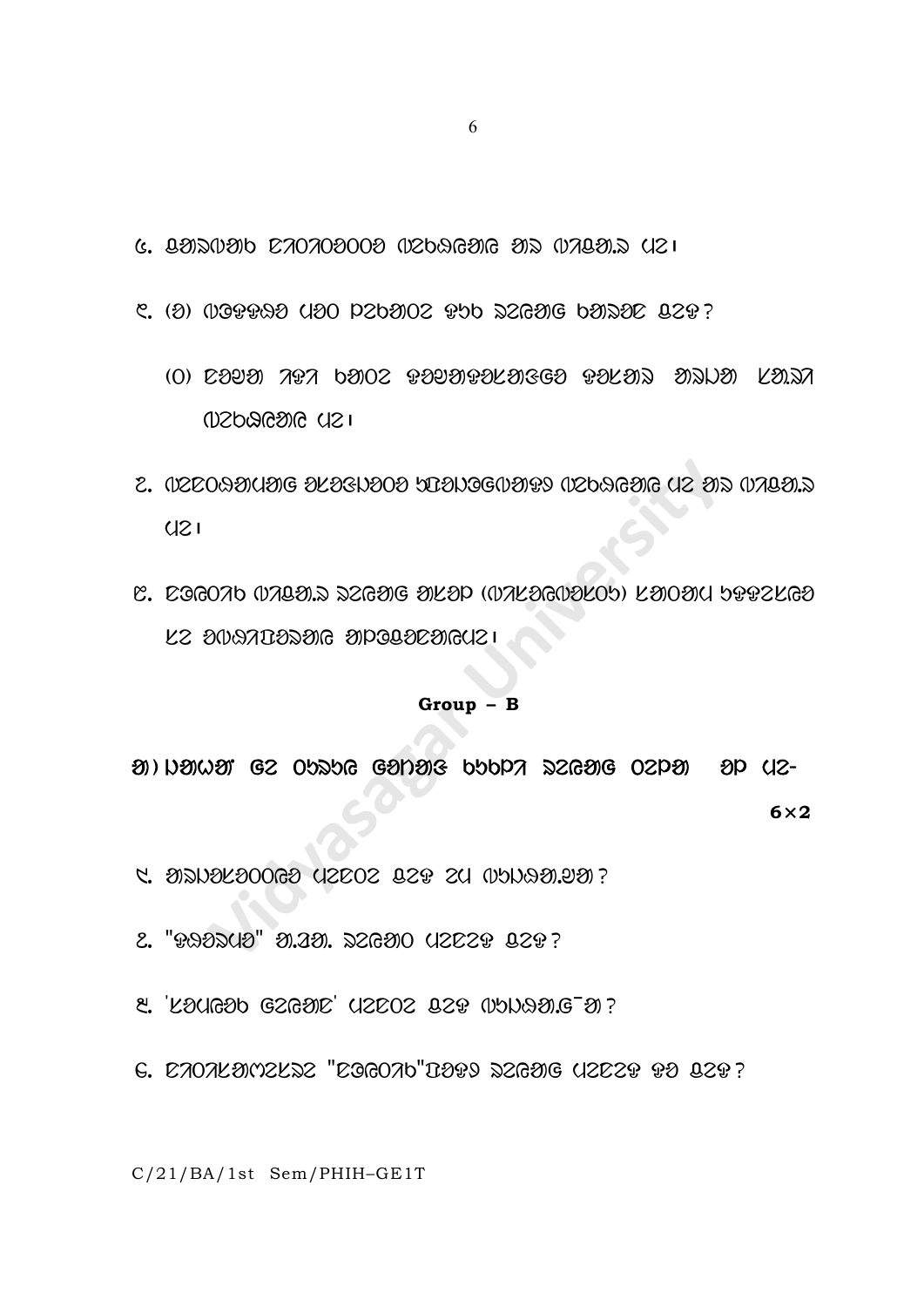$6.$  balnan Gatal.s and balda Eggoab walla.s and landard deposit  $U$ <br>and  $U$   $\infty$   $\infty$   $\infty$   $\infty$   $\infty$   $\infty$   $\infty$   $\infty$   $\infty$   $\infty$   $\infty$   $\infty$   $\infty$   $\infty$   $\infty$   $\infty$   $\infty$   $\infty$   $\infty$   $\infty$   $\infty$   $\infty$   $\infty$   $\infty$   $\infty$   $\infty$   $\infty$   $\infty$   $\infty$   $\infty$   $\infty$   $\infty$   $\infty$   $\infty$   $\infty$ 

 $C.$   $0.099990$   $C.009990$   $C.009990$ 

- 2. OZZOQUOJE OJALU. PZOUOZ OUWOZZZZU POZOU PUDU **boto 020-020?**
- **C. KOO DEGEDE KODOOCLED DE DEP?**
- 6. UPONOGYNORY SZE KOUOSOGOO OORO OOO OO?
- NO. Hedonism 2020 PA DE20 PO CEP b2007?

### GE1T : WESTERN LOGIC

### Group – A

Answer any  $four$  questions.  $4 \times 12$ 

- 1. What do you mean by distribution of terms ? Explain with examples the rules of distribution of terms of four categorical propositions. 2+10
- 2. (a) Explain the traditional source of opposition of propositions with example.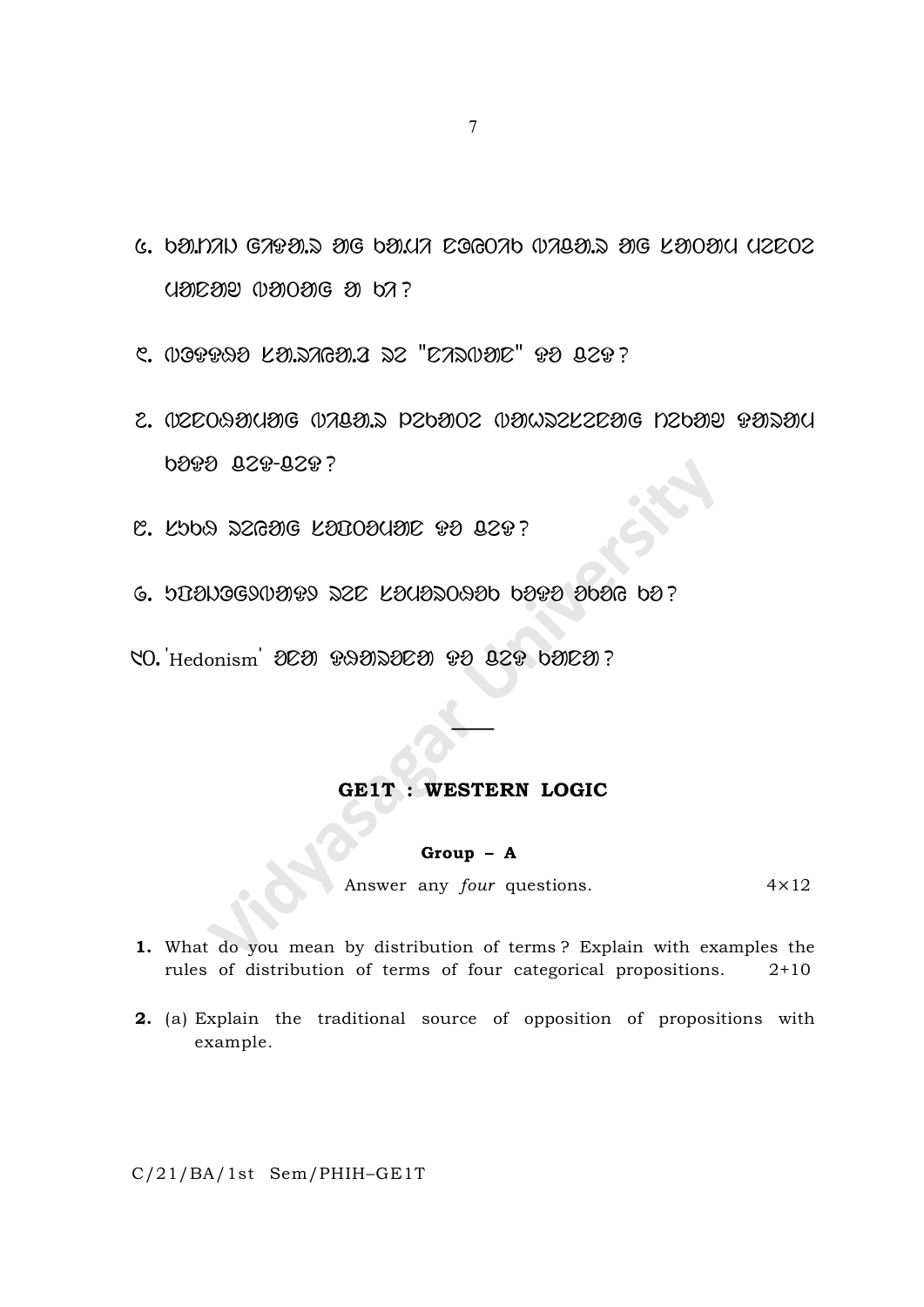- (b) Discuss in this connection, how it is effected by the idea of existential import. 8+4
- 3. (a) What is meant by Figuare and Mood of a syllogism ? Discuss.
	- (b) Test the validity of the following arguments : (any  $two$ )
		- (i) The communists can never be happy, for they are not religious and only the religious are happy.
		- (ii) No men are immortal and all men are bipeds, therefore some bipeds are not immortal.
		- (iii) Truthful alone are honest and truthful alone are worthy of respect, so all men worthy of respect are honest.  $2+5+5$

3+9

- 4. What is conversion ? Discuss the rules of conversion with examples.
- 5. Distinguish between statement and statement form. Use truth tables to characterize the following statement forms as tautologies, selfcontradictory or contingent :

(a) 
$$
\{P \supset (P \supset P)\} \supset P
$$
.

(b) 
$$
\sim (p.q) \equiv (\sim p \lor \sim q).
$$

- (c)  $p = \{p \lor (p,q)\}.$  3+3+3+3
- 6. (a) Explain the two senses of disjunction.
	- (b) Use the truth tables to determine the validity or invalidity of the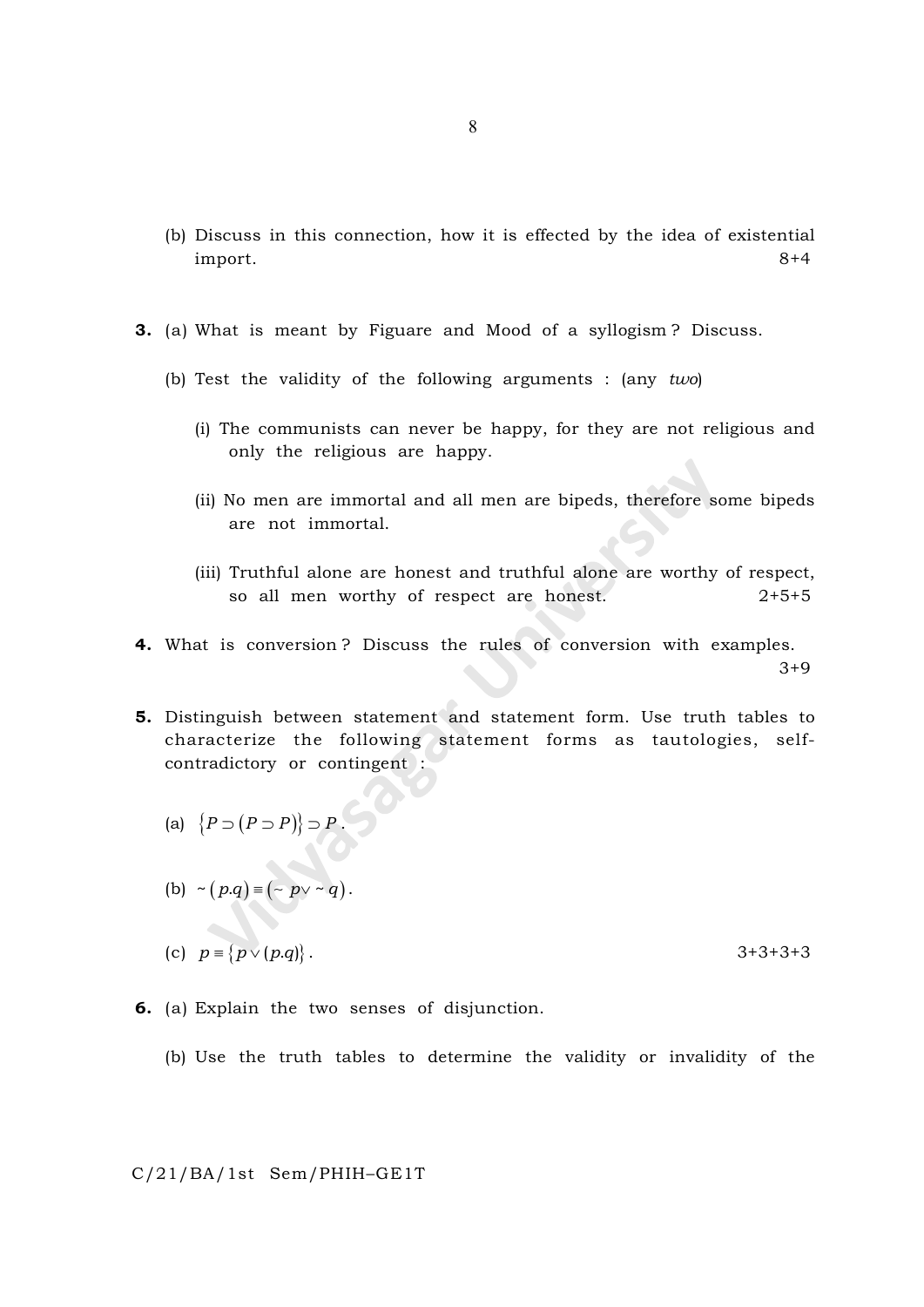following arguments.

- (i)  $(I \vee J) \supset (I.J)$  $\sim (I \vee J)/\sim (I.J)$ (ii)  $(O \vee P) \supset Q$  $Q \supset (O.P) /$  :  $(O \vee P) \supset (O.P)$ . 4+8
- 7. Distinguish between two-circle and three circle venn diagram. Test the validity of the following syllogistic forms by means of venn diagram.
	- (a) OAO 4
	- (b)  $EAE 3$  4+4+4
- 8. What is Existential import of Propositions ? Explain the existential import of A.E.I. and O propositions. 3+9

### Group – B

Answer any six questions.  $6 \times 2$ 

- 9. What is meant by Logic ?
- 10. Mention two rules of distribution.
- 11. What is mediate interence ?
- 12. Distinguish between argument and argument form.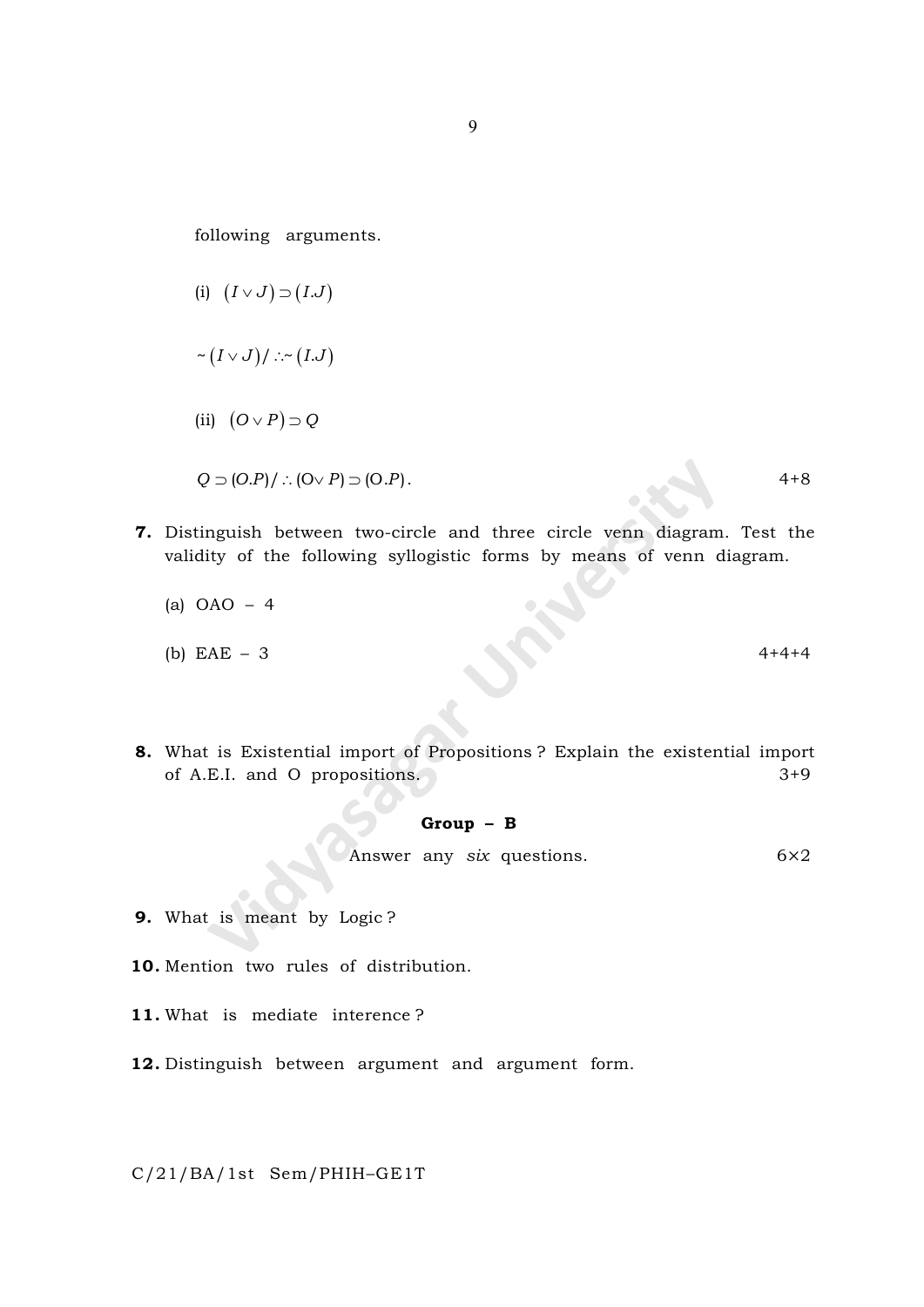- 13. What is complementary class?
- 14. If A is true, B is False, then determine the truth-value of the following statement :  $(A \supset B) \supset (B \vee A)$
- 15. Translate the following into standard logical form. She never drives her car to work.
- 16. State the obverse of the converse of the following proposition. No reptiles are warm-blooded animals.
- 17. What is conversion by limitation?
- 18. If 'no scientists are philosophers' is true then what will be the truth value of the following?

'All non-scientists are non-philosophers'.

## বঙ্গানুবাদ

দক্ষিণ প্রান্তস্থ সংখ্যাগুলি প্রশ্নমান নির্দেশক।

পরীক্ষার্থীদের যথাসম্ভব নিজের ভাষায় উত্তর দেওয়া প্রয়োজন।

# বিভাগ-ক

যেকোনো *চারটি* প্রশ্নের উত্তর দাও।

 $8 \times 22$ 

১। পদের ব্যাপতা বলতে কী বোঝ? চার প্রকার নিরপেক্ষ বচনের ব্যাপতার নিয়মগুলি উদাহরণসহ আলোচনা

কর।

 $2+50$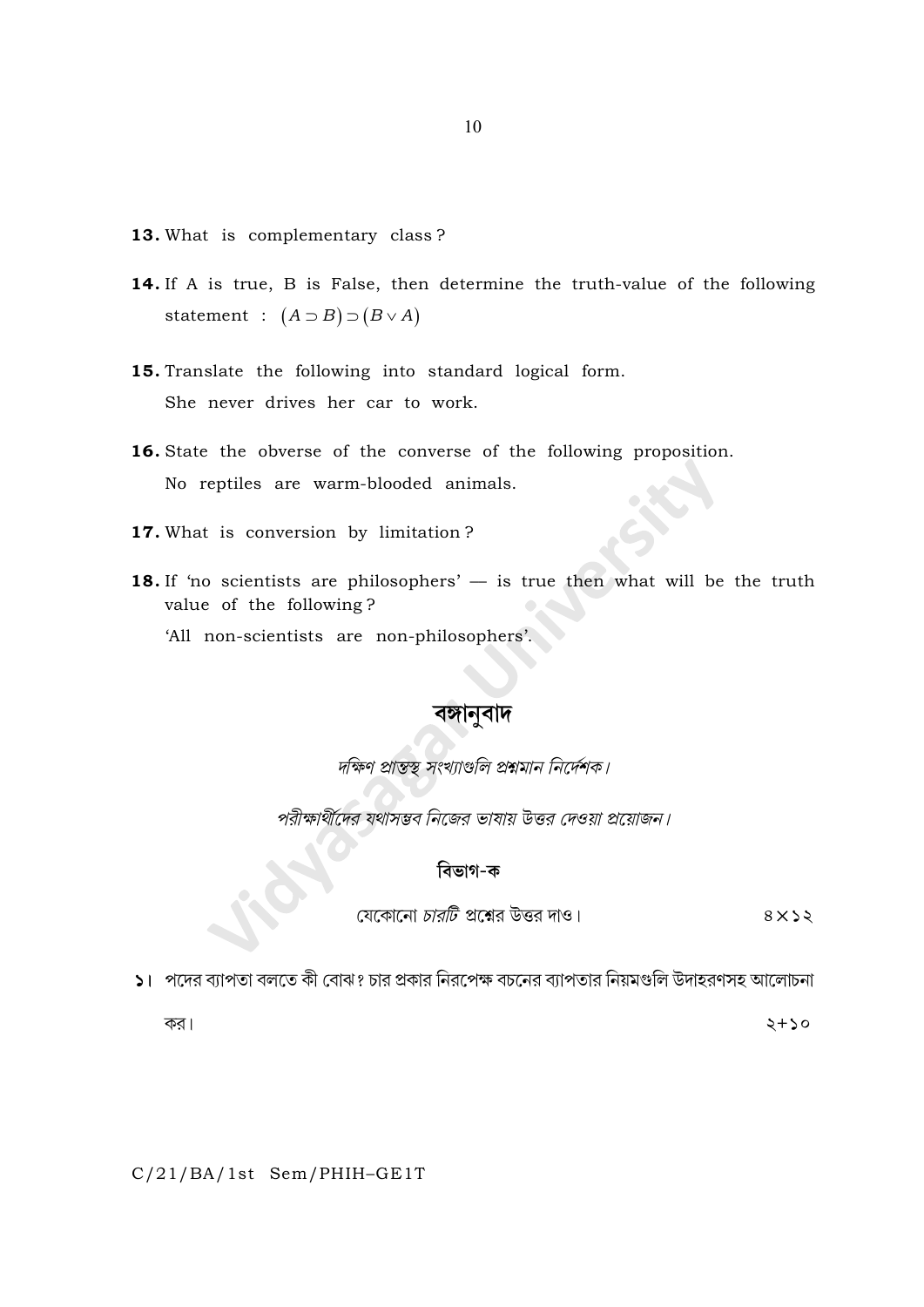C/21/BA/1st Sem/PHIH-GE1T

- (b)  $\sim (p.q) \equiv (\sim p \vee \sim q).$
- 

(c)  $p \equiv \{p \lor (p.q)\}.$ 

- 
- (a)  $\{P \supset (P \supset P)\} \supset P$ .
- ৫। বচন ও বচনাকারের মধ্যে পার্থক্য নির্ণয় কর। সত্যসারণী ব্যবহার করে দেখাও যে, নিম্নোক্ত বচনাকারগুলির কোনটি স্বতঃ সত্য, স্বতঃ মিথ্যা বা পরতঃ সাধ্য?
- .(iii) কেবলমাত্র সত্যবাদীরাই সৎ এবং কেবলমাত্র সত্যবাদীরাই শ্রদ্ধার যোগ্য। সুতরাং শ্রদ্ধার যোগ্য ব্যক্তিরাই সৎ।  $2 + 6 + 6$
- (i) সাম্যবাদীরা কখনই সুখী হতে পারে না, কেন না তারা ধার্মিক নয় এবং একমাত্র ধার্মিকেরাই সুখী।

.(ii) কোন মানুষ অমর নয় এবং মানুষ মাত্রই দ্বিপদী, অতএব কিছু দ্বিপদী অমর নয়।

(খ) নিম্নোক্ত যুক্তিগুলির বৈধতা বিচার কর (যেকোনো  $\bar{q}$ টি)

8। আবর্তন কাকে বলে? আবর্তনের নিয়মগুলি উদাহরণসহ আলোচনা কর।

- **৩।**  $(\overline{\sigma})$ **ন্যায় অনুমানের সংস্থান ও মূর্তি বলতে কি বোঝায়? আলোচনা কর।**
- (খ) এই প্রসঙ্গে অস্তিত্বমূলক তাৎপর্যের দ্বারা এটি কিভাবে প্রভাবিত হয়েছে আলোচনা কর।  $b+8$
- ২। (ক) উদাহরণসহ প্রচলিত বচনের বিরোধ চতুষ্কোণ ব্যাখ্যা কর।

 $\mathcal{O} + \mathcal{O} + \mathcal{O} + \mathcal{O}$ 

 $\mathcal{O} + \mathcal{O}$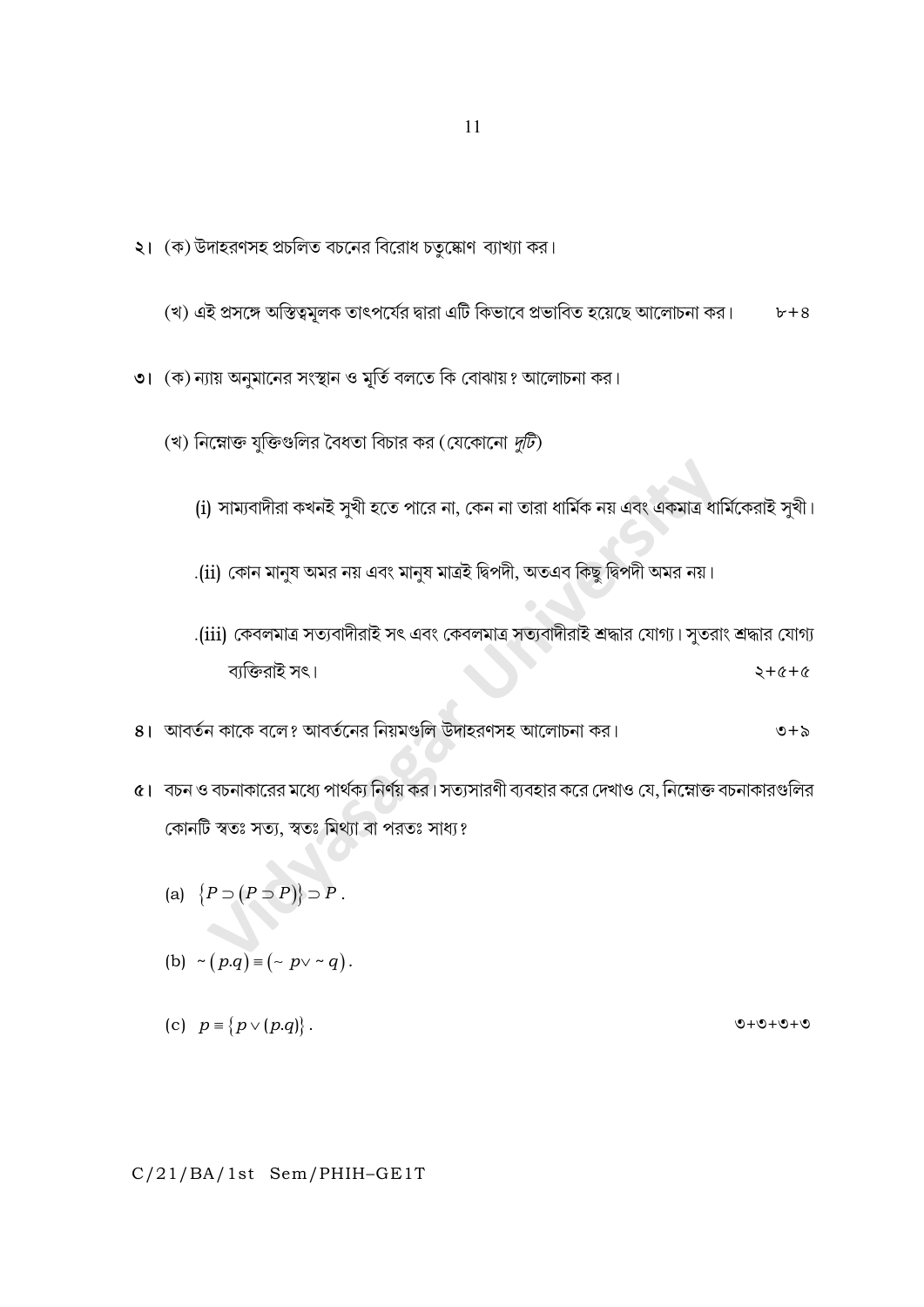(আ)  $(O \vee P) \supset Q$ efsi  $Q \supset (O.P)/$  :  $(O \vee P) \supset (O.P)$ .  $8 + b$ ৭।  $($ ক) দ্বি-বৃত্ত এবং ত্রি-বৃত্ত ভেনচিত্রের মধ্যে পার্থক্য দেখাও। (খ) ভেনচিত্রের সাহায্যে নিম্নোক্ত যুক্তিগুলির বৈধিতা বিচার কর। (অ)  $OAO - 4$ (আ)  $EAE - 3$  $8 + 8 + 8$  $b$ । বচনের অস্তিত্বমূলক তাৎপর্য বলতে কি বোঝ?  $A, E, I$  এবং  $O$  বচনের অস্তিত্বমূলক তাৎপর্য ব্যাখ্যা কর।  $\circ + \circ$ বিভাগ-খ যেকোনো *ছয়টি প্র*শ্নের উত্তর দাও। ৬ $\times$ ২ ৯। তর্কবিজ্ঞান বলতে কি বোঝ?

- (খ) সত্যসারণির সাহায্যে নিম্নোক্ত যুক্তি দুটির বৈধতা অথবা অবৈধতা বিচার কর।
- ৬। (ক) উদাহরণসহ 'অথবা' শব্দটির দুটি অর্থ ব্যাখ্যা কর।

 $(\mathfrak{A}) (I \vee J) \supset (I.J)$ 

 $\sim \big(I \vee J\big)/\ldots\sim \big(I.J\big)$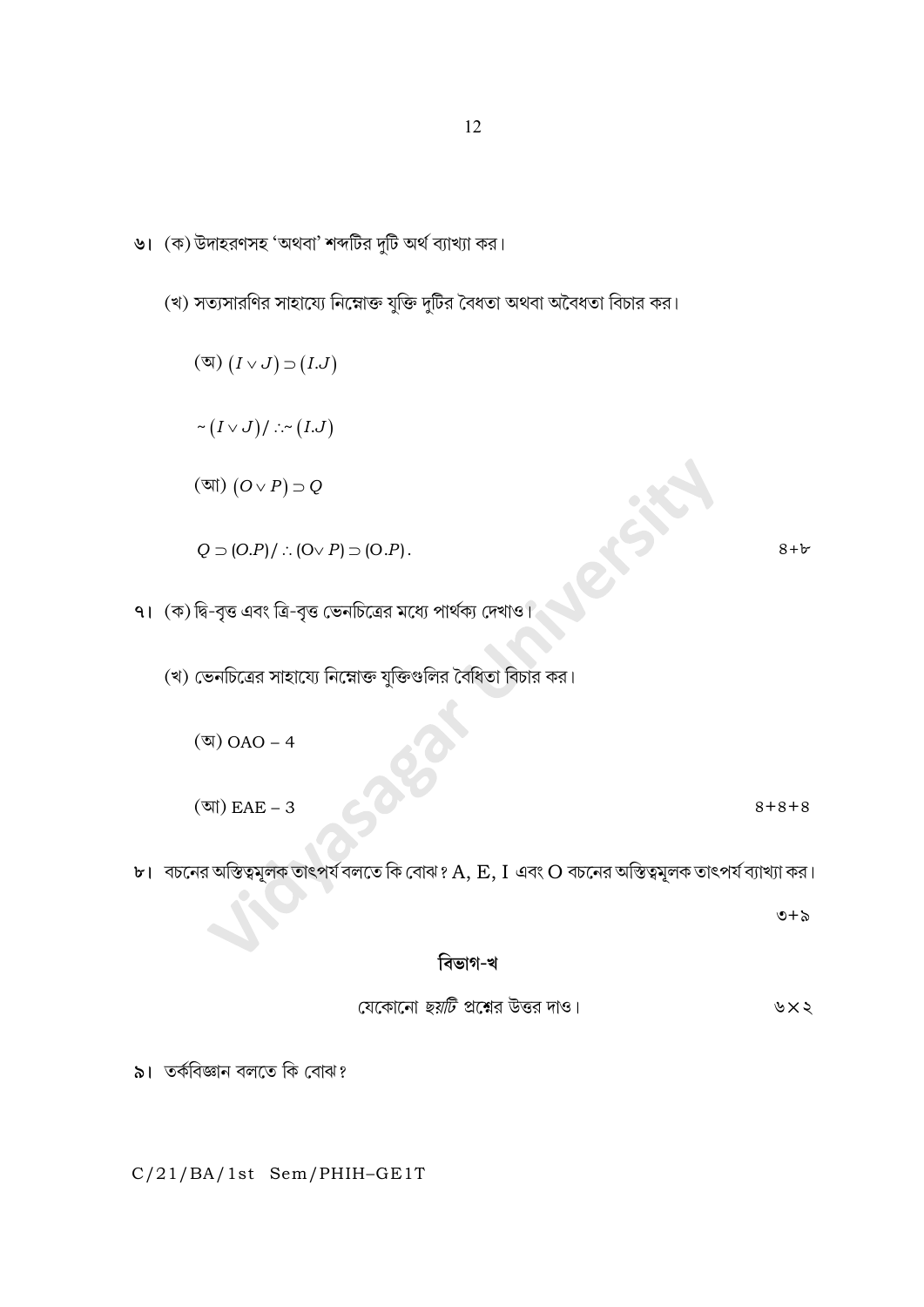13

 $\overline{\phantom{a}}$ ১০। ব্যাপ্যতার দুটি নিয়ম উল্লেখ কর।

১২। যুক্তি এবং যুক্তি আকারের মধ্যে পার্থক্য দেখাও।

১১। মাধ্যম অনুমান কাকে বলে?

 $(A \supset B) \supset (B \vee A)$ 

১৩। পরিপূরক শ্রেণী কী?

 $\overline{\mathsf{b}}$ ৫। নিম্নোক্ত বাক্যটিকে যুক্তিসম্মত বচনাকারে রূপান্তরিত কর ঃ

 $\boldsymbol{\mathsf{58}}$ । যদি  $\boldsymbol{\mathrm{A}}$  সত্য,  $\boldsymbol{\mathrm{B}}$  মিথ্যা হয়, তাহলে নিম্নোক্ত রচনাকারটির সত্যমূল্য নির্ণয় কর ঃ

সে কখনোই কাজে যাবার সময় নিজের গাড়ি চালায় না।

 $\overline{\mathsf{S}}$ ৬। নিম্নোক্ত বচনটির আবর্তের বিবর্তিত রূপ দাও।

সরীসৃপেরা উষ্ণ শোণিত বিশিষ্ট নয়।

১৭। সীমায়িত আবর্তন কাকে বলে?

১৮। যদি 'কোন বিজ্ঞানী নয় দার্শনিক'-বচনটি সত্য হয়, তাহলে 'সব অ-দার্শনিক হয় অ-বিজ্ঞানী' — বচনটির সত্যমূল্য কী হবে?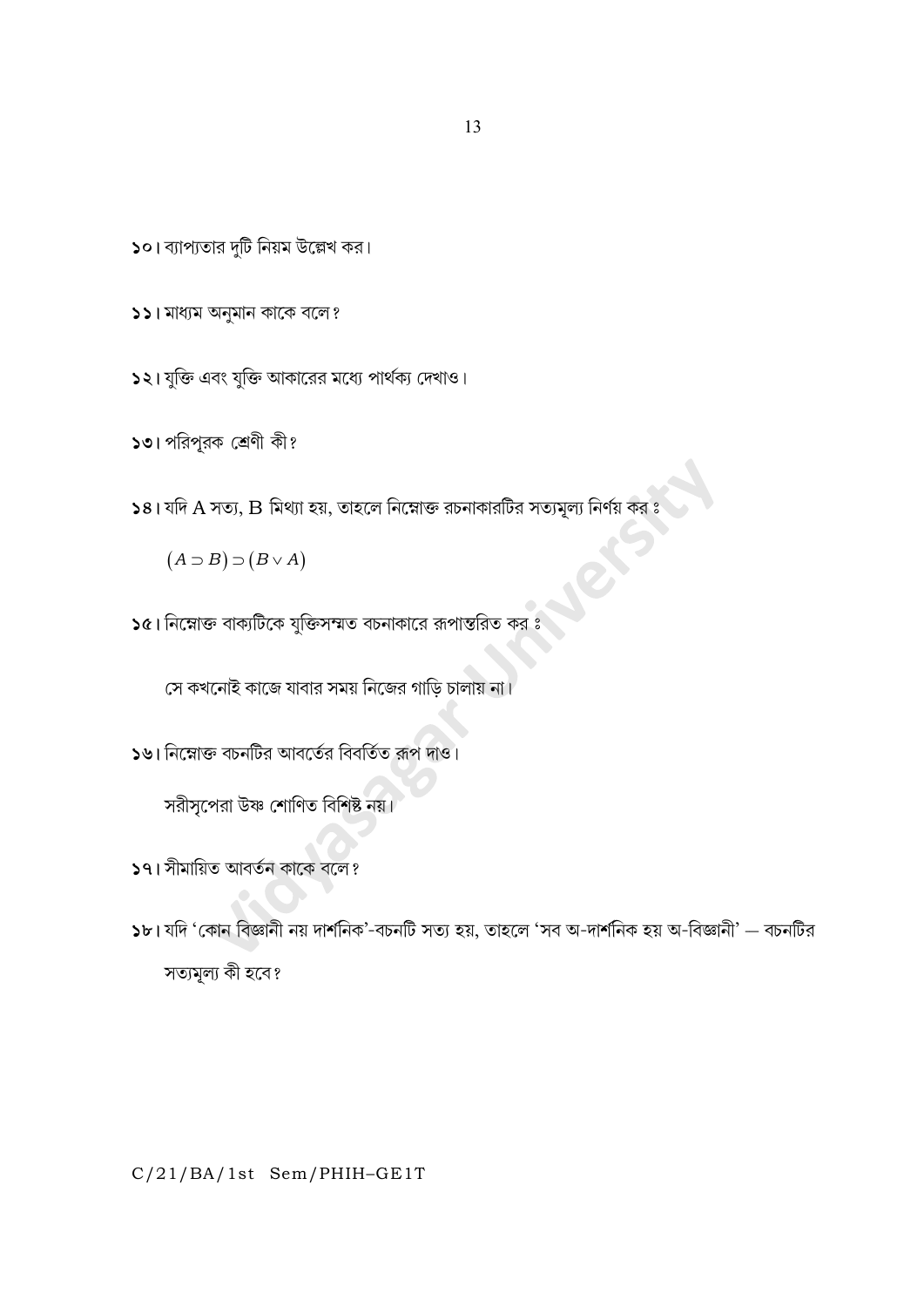$Group - A$ 

 $\theta$ ) Newer G2 BSCAGE, 555PA S2GE 02PE EP U2-  $4\times12$ 

- C. WOLDAQ OLAOL DZEOG UZEZP PO QZP? DOLDOD KOPOG DEDDEDEUZIX ODIGEDU OZ POJGOJPOGIJEGO WOLDA OLIDI. 60 22291G 31.291.27 b9 22G91G W91.1779 b9 092W9U91G U21
- ೭. (O) POIGOOI. KOPOG COWOG (VADAPS IYODOMOG (VZDAOG UZ 1
	- (O) COUN POLOOC GUCOO KOPOOG OOODDANGO COUN QCP PCOO LOSUGSUO SUPSES SUSSESSES (121
- <u>୯. (୬) ପଥାତ ଥପିଠାରାସଥିବେ ଅଞ୍ଚମଠାରୁ ଶିଚ୍ଚ ପାଏଥିଠା ପଥିବେ ଅଧି ସମ</u>
	- $(0)$  panoas szcare upboa baszeare kalsa ozo warals (12)  $(1)20(1)20(2)$  ( $(1)20(2)30(2)1$ )

 $(7)$  LYUUGIVYIY 69 OALGE L56QA VY69 W5G PNAZGNG M. IZPNG KZ DEDD PAN. SUAD (VNG DNENDO aso spase sagranap pagspo kppang-an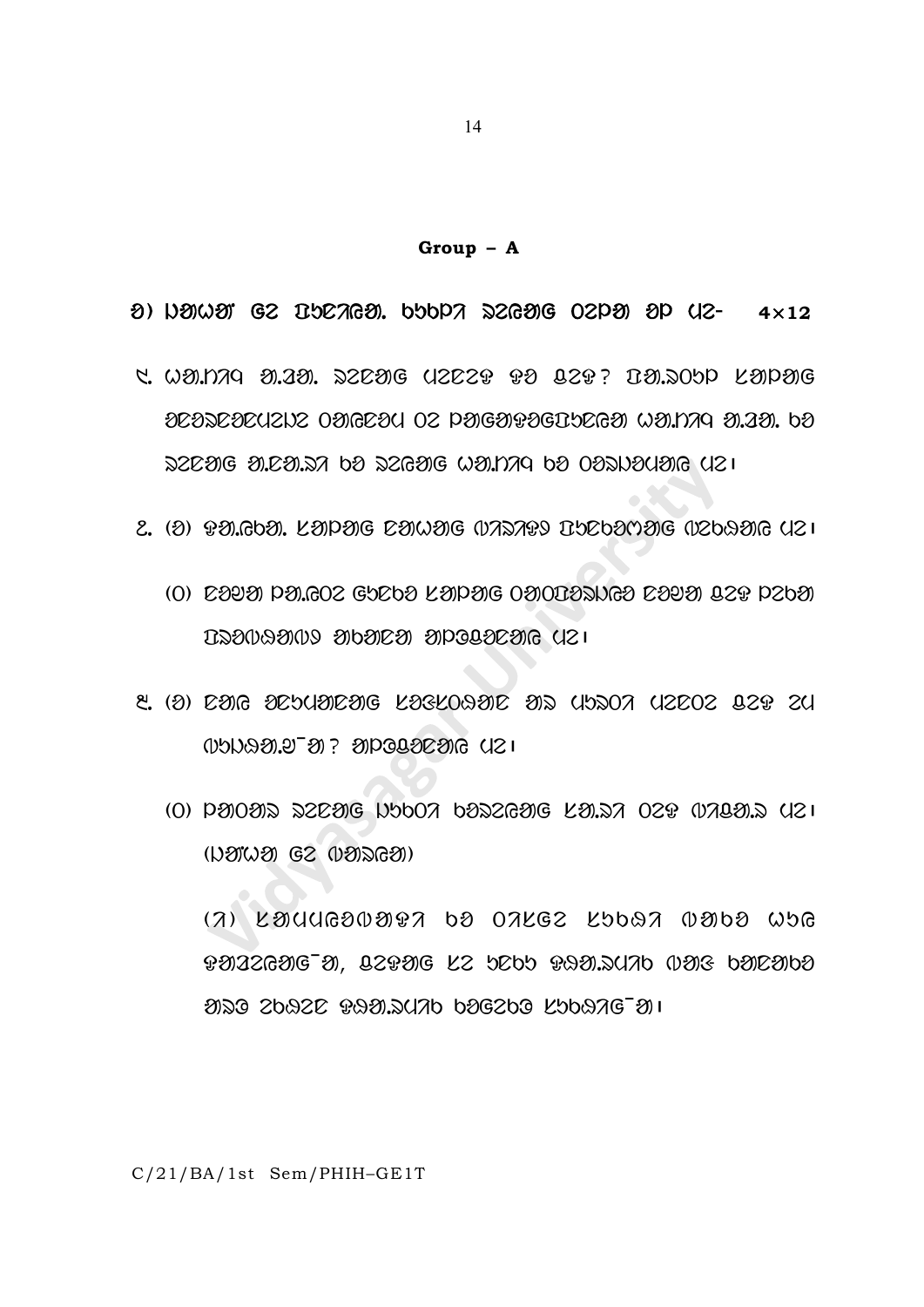$(77)$  වර්වල  $W23$  G2 වි $W3$   $W3$ පිර්වාටවාර්ව වාඩිල  $W32$   $W32$   $GGG2$ UONICORA, UZCONO COAONO RACORA OUON UOROOCOOO

(777) 2692C LO.SA 60090 SOSOOO 60G2 LOOOS 2692C LO.SA SOSOGOE 6OGZ UOEOE NOGGOI 0OWOPZ 69OE UE 2012 WARDER KOO I

- $G.$  20022020  $92$  2020 02 02020 02022 1 20022020 22626 026200 **PS SIDGAGESIGGS 1**
- G. 222 212 2222222621. UDPI 22 DAE12210 2P LEPEZ UZI LELZ KANY USAMAY PAOS PIPE (1S, bAOAY 256AE PAOPAPP 2021020G KA.SA KAPAG, 2021020G 222 KAPAG (12060920 **IB2000 LOGOGO?** 
	- (2)  $\{P \supset (P \supset P)\} \supset P$ .
	- (0)  $\neg (p.q) \equiv (\neg p \lor \neg q)$
	- (G)  $p \equiv \{p \lor (p.q)\}.$
- **USPGGSUS (IS1**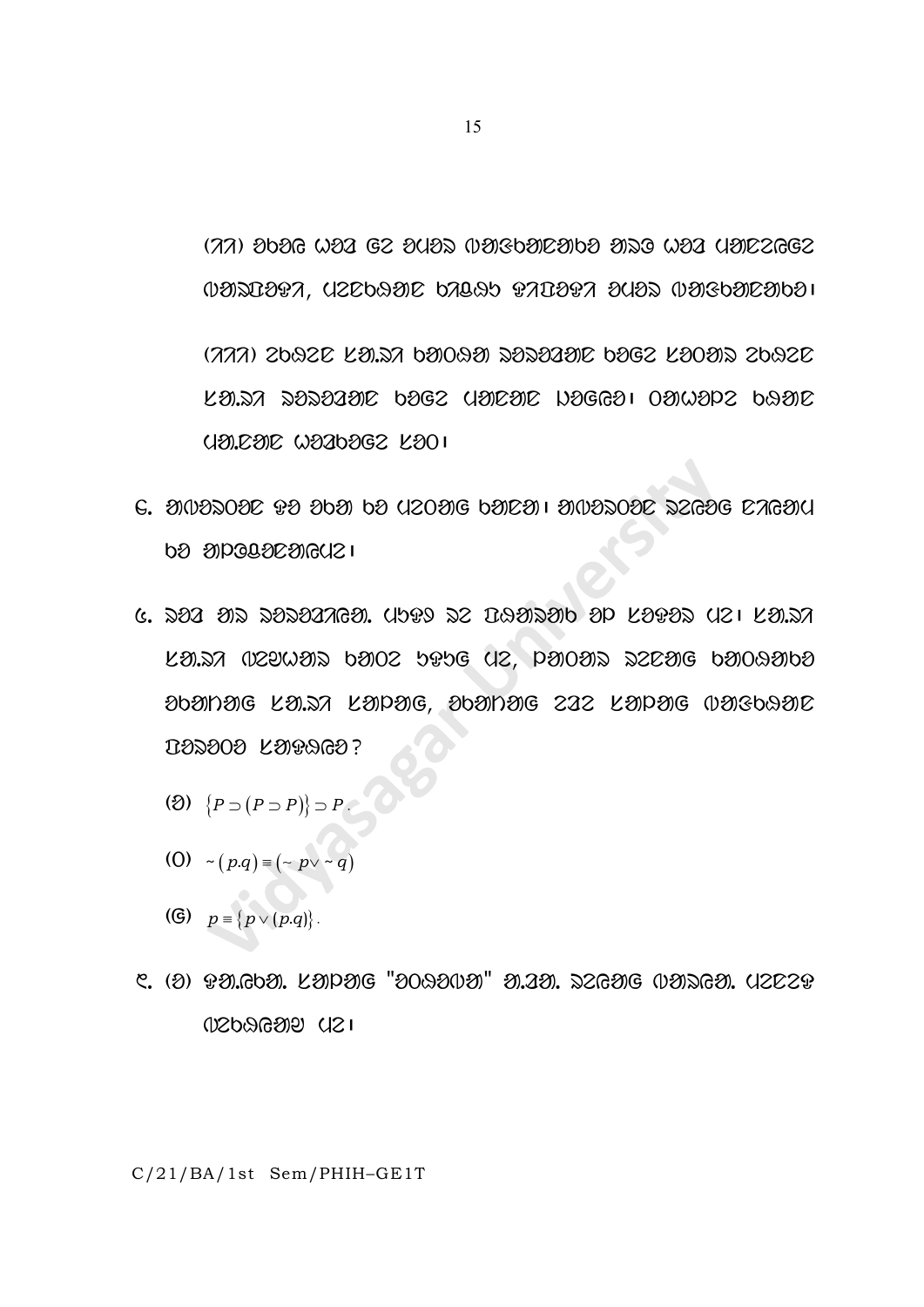(O) KEUN KEUN DEN GEREOR PENOEN SZGEE NOON DAE SZGEE WARGA WOGPAOOA AR WAGOAAE DWOGPAOOA WALA.R  $U21$ 

$$
(7) (I \vee J) \supset (I.J)
$$

$$
\mathtt{\sim}\big(I\mathtt{\sim} J\big)/\mathtt{\sim}\mathtt{\sim}\big(I.J\big)
$$

 $(\lambda \lambda)$   $(O \vee P) \supset Q$ 

 $Q \supset (O.P)/$  :  $(O \vee P) \supset (O.P)$ .

- 2. (O) PA-057000 OS OSA-057000 OGTEO. 970OS IOP9 DQOSO **5956 421** 
	- $(b)$   $0.87C2$ .  $0.702C2$   $0.82C22$   $0.82C22$   $0.9002C22$   $0.902C22$ 006992020 07020.5 (21

 $(7)$  OAO - 4

 $(77)$  EAE - 3

L. UDBOEZERGE SIKOP OSIODOZINO UZEOZ BZP ZU UNNASILU  $A, E, I$   $\partial\mathbb{D}$  o  $\partial\mathbb{D}$ a $\partial\mathbb{C}$  szrag  $\partial\mathbb{C}$  alap o $\partial\mathbb{D}$ o $\partial\mathbb{D}$ azbar $\partial\mathbb{C}$ uzbar $\partial$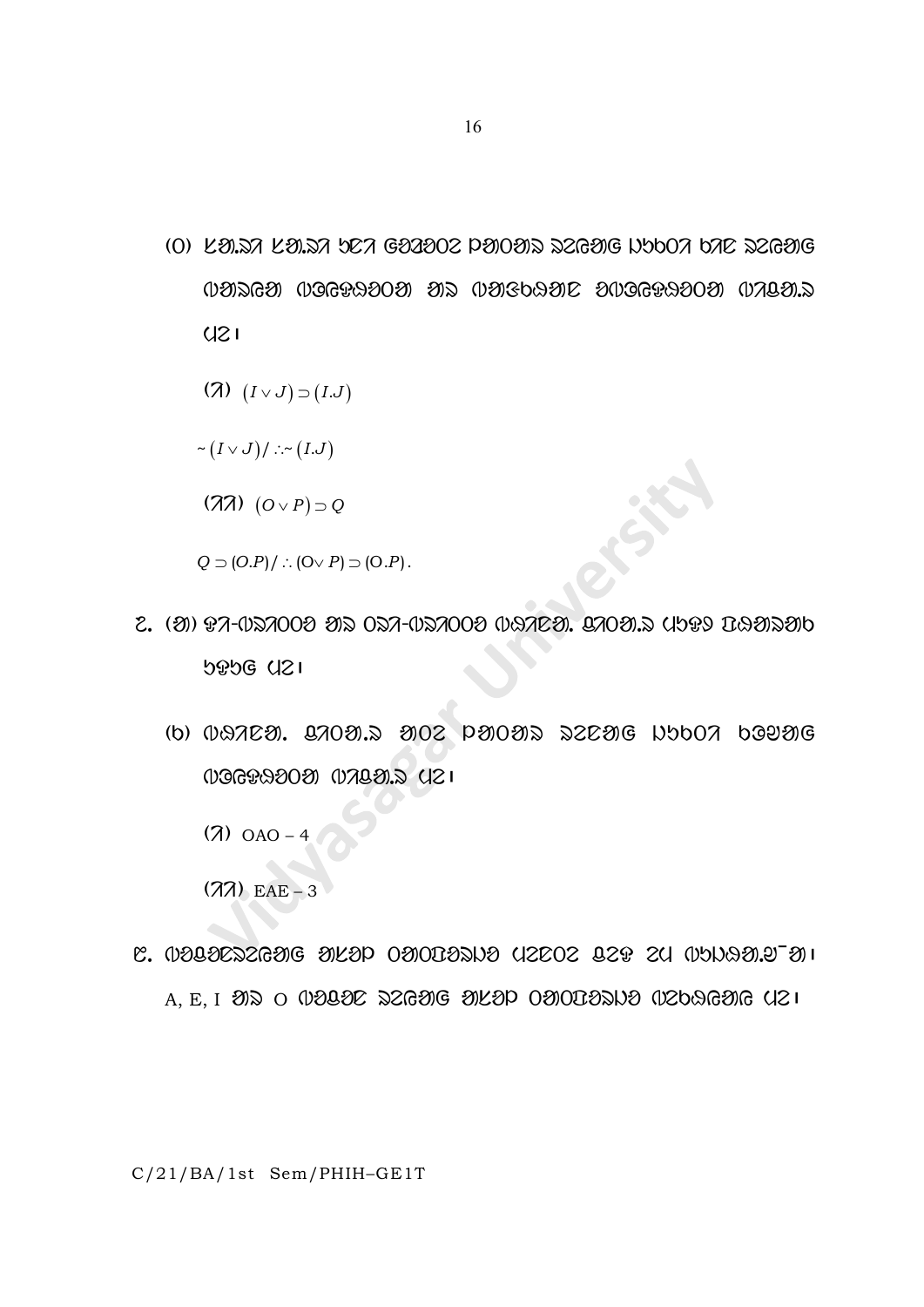### $Group - B$

 $\mathcal{D}$ ) N $\mathcal{D}$ W $\mathcal{D}$  G2 Obabe G $\mathcal{D}$ D $\mathcal{D}$ Ge bbbp $\mathcal{D}$  aze $\mathcal{D}$ Ge Ozp $\mathcal{D}$  ap Uz- $6\times2$ 

- C. 02262 K2122K U2E02 829 2U (151821.973)?
- 2. 0002000.020 020 0020 0020 0020.27 00
- <u>୧. ୦ଥାପଥ ଥିଥାଓ ହଥ ଥିବା ୦ଥି ଏ2୦ଥିଓ ଥି ?</u>
- G. NOOO ON NOOOOOON OOPONS WAZGON OPOGO UZI
- $C. 930230 026306 0311779 93 029 03023?$
- C. NOTA O LO. MEN O 222GO, OONZPZ POOOR 22 OP OOOEOG  $L3.57$  USIC 58569 UZ  $(A \supset B) \supset (B \vee A)$
- 2. PHOAS SZGHE A.GH.O OZP NYOO KAPHE APHE OASNACHE  $U21$

 $(3)$  52793 07KW3 69KH 22 891P31G 3603 313292391G G3107  $0.809$   $0.800$   $0.800$